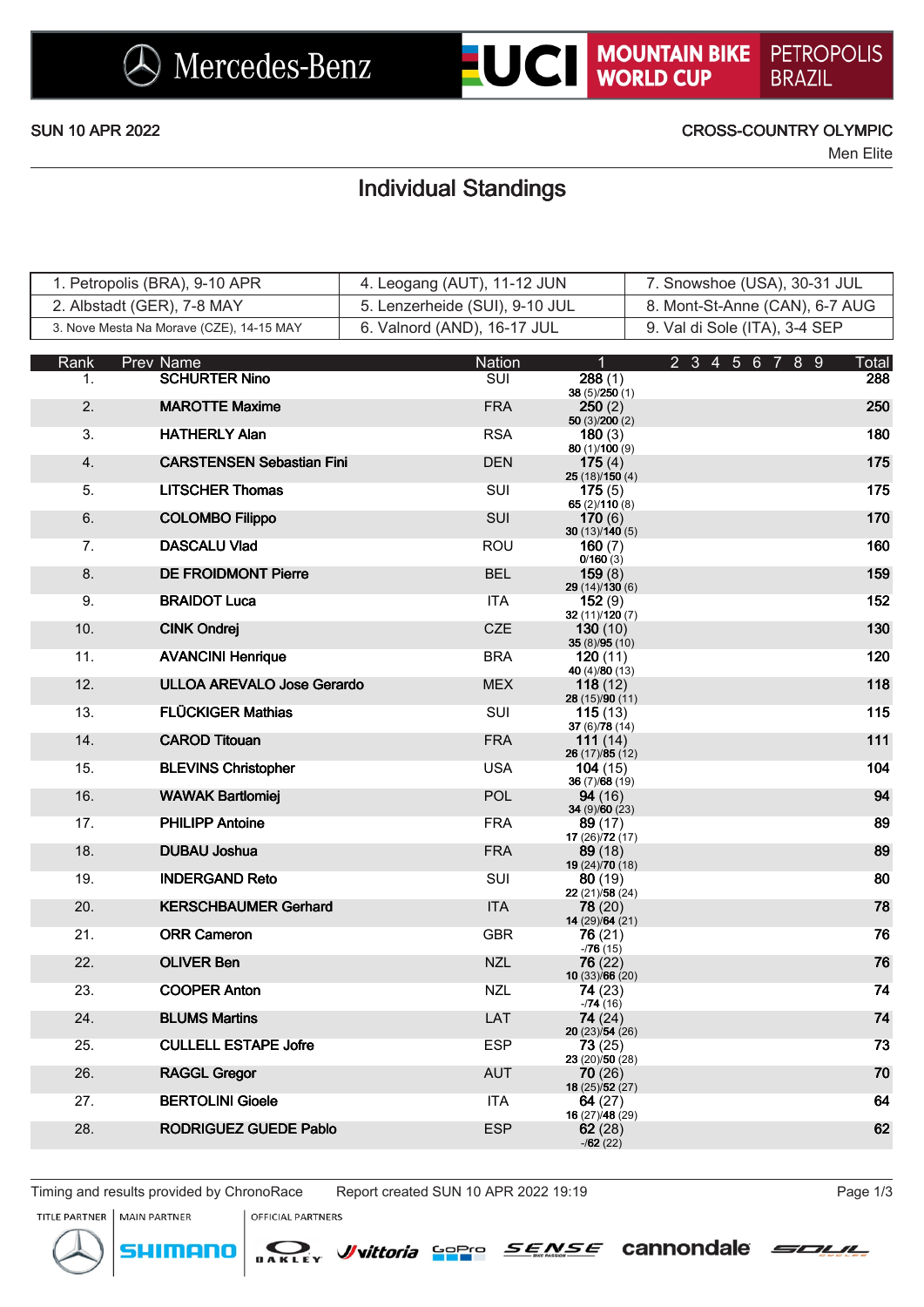## SUN 10 APR 2022 CROSS-COUNTRY OLYMPIC

Men Elite

# Individual Standings

| Rank | Prev Name                              | <b>Nation</b> | $\mathbf{1}$              | 2 3 4 5 6 7 8 9 | Total |
|------|----------------------------------------|---------------|---------------------------|-----------------|-------|
| 29.  | <b>FORTIER Marc Andre</b>              | <b>CAN</b>    | 61(29)<br>21 (22)/40 (33) |                 | 61    |
| 30.  | <b>HOLMGREN Gunnar</b>                 | <b>CAN</b>    | 56(30)<br>$-756(25)$      |                 | 56    |
| 31.  | <b>VALERO SERRANO David</b>            | <b>ESP</b>    | 56(31)<br>27 (16)/29 (39) |                 | 56    |
| 32.  | <b>SCHWARZBAUER Luca</b>               | <b>GER</b>    | 56(32)<br>33(10)/23(45)   |                 | 56    |
| 33.  | <b>SCHUERMANS Jens</b>                 | <b>BEL</b>    | 50(33)<br>12(31)/38(34)   |                 | 50    |
| 34.  | <b>DISERA Peter</b>                    | <b>CAN</b>    | 47 (34)<br>15(28)/32(37)  |                 | 47    |
| 35.  | <b>SCHELB Julian</b>                   | <b>GER</b>    | 46 (35)<br>$-46(30)$      |                 | 46    |
| 36.  | <b>FORSTER Lars</b>                    | <b>SUI</b>    | 45(36)<br>24 (19)/21 (47) |                 | 45    |
| 37.  | <b>COCUZZI Luiz Henrique</b>           | <b>BRA</b>    | 44 (37)<br>0/44(31)       |                 | 44    |
| 38.  | <b>MARKT Karl</b>                      | <b>AUT</b>    | 43(38)<br>7(36)/36(35)    |                 | 43    |
| 39.  | <b>TRARIEUX Julien</b>                 | <b>FRA</b>    | 42 (39)<br>$-42(32)$      |                 | 42    |
| 40.  | <b>ALBIN Vital</b>                     | <b>SUI</b>    | 39(40)<br>11 (32)/28 (40) |                 | 39    |
| 41.  | <b>SCHEHL Niklas</b>                   | <b>GER</b>    | 34 $(41)$<br>$-134(36)$   |                 | 34    |
| 42.  | <b>GRIOT Thomas</b>                    | <b>FRA</b>    | 31(42)<br>31(12)/0        |                 | 31    |
| 43.  | <b>BASTOS GALINSKI Ulan</b>            | <b>BRA</b>    | 30(43)<br>$-730(38)$      |                 | 30    |
| 44.  | <b>TABACCHI Mirko</b>                  | <b>ITA</b>    | 27(44)<br>$-27(41)$       |                 | 27    |
| 45.  | <b>DISERA Quinton</b>                  | <b>CAN</b>    | 26(45)<br>$-26(42)$       |                 | 26    |
| 46.  | <b>LORET Maxime</b>                    | <b>FRA</b>    | 25(46)<br>$-25(43)$       |                 | 25    |
| 47.  | <b>SOTO Catriel</b>                    | ARG           | 24(47)<br>$-24(44)$       |                 | 24    |
| 48.  | <b>OLIVER Craig</b>                    | <b>NZL</b>    | 22(48)<br>$-22(46)$       |                 | 22    |
| 49.  | PÉREZ ROMÁN Georwill                   | <b>PUR</b>    | 20(49)<br>$-20(48)$       |                 | 20    |
| 50.  | <b>ORSCHEL Tyler</b>                   | CAN           | 19(50)<br>$-19(49)$       |                 | 19    |
| 51.  | <b>COLLEDANI Nadir</b>                 | <b>ITA</b>    | 19(51)<br>9(34)/10(58)    |                 | 19    |
| 52.  | <b>DANIEL Thibault</b>                 | <b>FRA</b>    | 18(52)<br>$-18(50)$       |                 | 18    |
| 53.  | SAMPAIO DE OLIVEIRA LAGO Kennedi       | <b>BRA</b>    | 17(53)<br>$-717(51)$      |                 | 17    |
| 54.  | <b>FINCHAM Sean</b>                    | CAN           | 16(54)<br>$-16(52)$       |                 | 16    |
| 55.  | ROMAO MACHADO Nicolas Rafhael          | <b>BRA</b>    | 15(55)<br>$-15(53)$       |                 | 15    |
| 56.  | <b>GOTARDELO MULLER Guilherme</b>      | <b>BRA</b>    | 14(56)<br>$-114(54)$      |                 | 14    |
| 57.  | <b>MIRANDA JAIME Jaime</b>             | <b>MEX</b>    | 13(57)<br>$-13(55)$       |                 | 13    |
| 58.  | <b>MARQUES DE ALMEIDA Jose Gabriel</b> | <b>BRA</b>    | 13(58)<br>13(30)/0(71)    |                 | 13    |
| 59.  | <b>MARTINS LEMES Bruno</b>             | <b>BRA</b>    | 12(59)<br>$-12(56)$       |                 | 12    |

Timing and results provided by ChronoRace Report created SUN 10 APR 2022 19:19 Page 203

Wyittoria Sopro

**OFFICIAL PARTNERS** 

SOLIL

**SENSE** cannondale



**MAIN PARTNER** 

menc

SHI